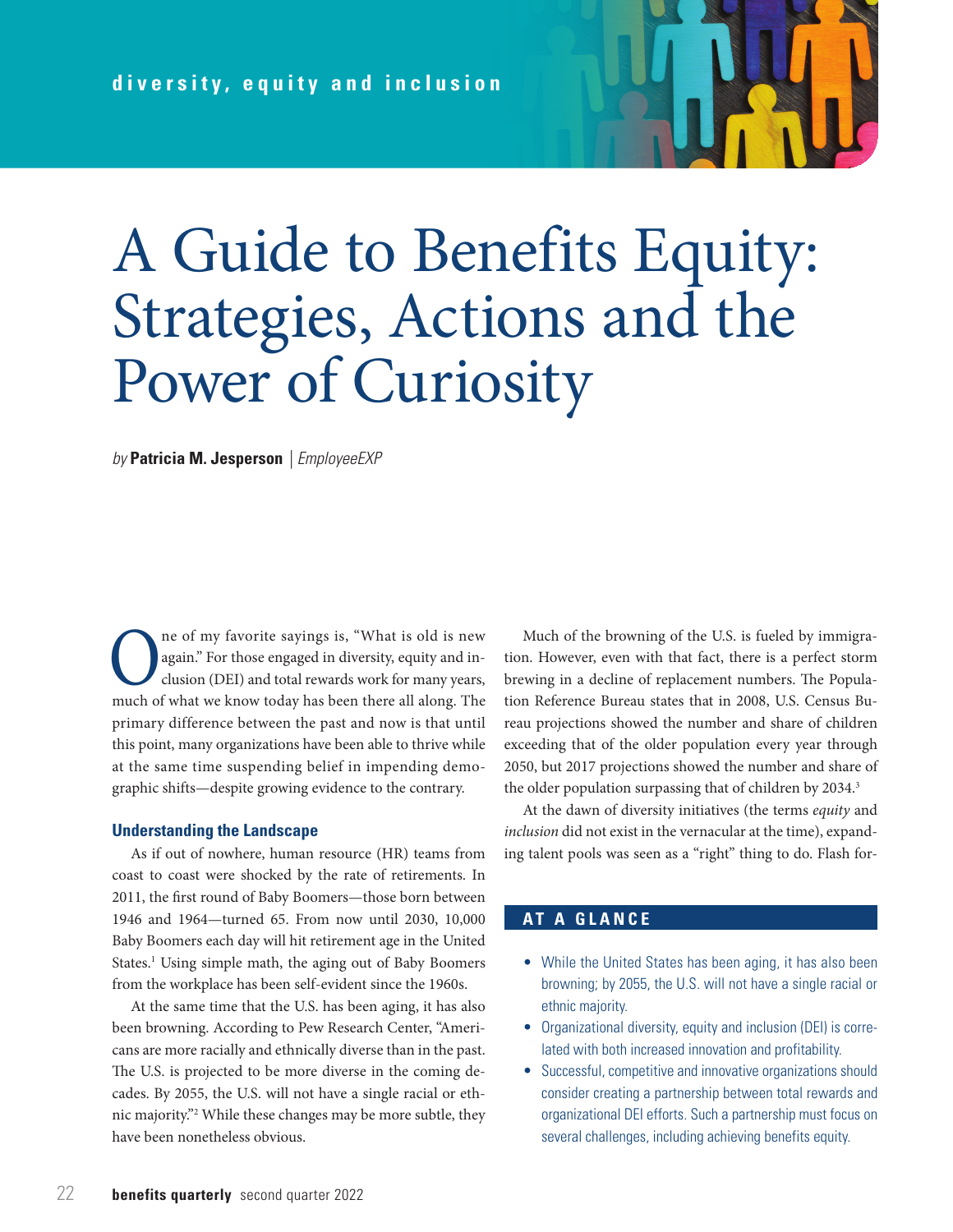ward to new realities. With COVID-19 and the instantaneous illumination of racial inequities brought about by the killing of George Floyd, chief executive officers (CEOs) across the country received the equivalent of societal shock treatment—an event causing the need to take sudden and drastic measures to solve an intractable problem.

On the one hand, there has been progress. The *Missing Pieces Report: The Board Diversity Census of Women and Minorities on Fortune 500 Boards* observes that, among Fortune 500 companies, more progress in diverse board representation was made between 2016 and 2020 than between 2010 and 2016. Nevertheless, the report concludes that while "there have been a few gains in board representation for some demographic groups, advancement is still very incremental, with goals of achieving proportional representation to the presence of women and minorities in the U.S. population sometimes multiple decades away at current rates of change."4

On the other hand, there are pending requirements designed to force board diversity such as those found on NASDAQ. Interestingly, these efforts are not unlike the reality that diversity was really ushered in on the heels of large consent decrees for unfair labor practices. The *Missing Pieces Report*  states "It remains to be seen whether the social unrest roiling the U.S. body politic—which has brought systemic racial inequity and injustice, exacerbated by the pandemic, into sharp focus—together with actions to mandate or encourage board diversity, such as

California's AB 979 or, if approved, the NASDAQ board diversity proposal, will accelerate the rate of change evidenced in the Report."4

I admit to seeing some DEI efforts through a critical eye. My perspective is driven by the decades in which I've seen evidence of change and, too often, greater evidence of the same old, same old, dressed up in spiffier clothing. Meaning, in the early days of DEI work, we did not have the ability to show leadership teams the metrics that supported why DEI should be missioncritical versus a social service program. Today, new metrics arise every day. Despite the numbers, there are still organizations that struggle with infusing the power of inclusion.

A 2020 McKinsey report illustrates the value that DEI brings to organizations: "The most diverse companies are now more likely than ever to outperform non-diverse companies on profitability. Our 2019 analysis finds that companies in the top quartile of gender diversity on executive teams were 25 percent more likely to experience above-average profitability than peer companies in the fourth quartile. This is up from 21 percent in 2017 and 15 percent in 2014."5

Noting that the "argument has always made intuitive sense," the 2017 BCG *Diversity and Innovation Survey*  was able to quantify "convincing correlations to add to the case . . . Companies that reported above-average diversity on their management teams also reported innovation revenue that was 19 percentage points higher than that of companies with below-average leadership diversity—45% of total revenue versus just 26%. For company leaders, this is a clear path to creating a more innovative organization. People with different backgrounds and experiences often see the same problem in different ways and come up with different solutions, increasing the odds that one of those solutions will be a hit. In a fastchanging business environment, such responsiveness leaves companies better positioned to adapt."6

### **Aligning Total Rewards and DEI**

The numbers now bear out that diversity at the top leads to more successful, competitive and innovative organizations. Knowing that, it would seem an easy fix. However, today, once employers find the best and brightest diverse talent, the questions are how to (1) entice them to join the organization and (2) get them plugged into a career development plan that will keep them.

This is where the importance of the partnership between total rewards and organizational DEI efforts intersect. HR and payroll software provider Paycor reported that while labor costs can account for as much as 70% of total business costs and include employee wages, benefits, payroll or other related taxes, HR professionals only spend 15% of their time managing labor costs. "Attracting top talent, engaging new employees and developing them over the course of their career are always top of mind for HR professionals, but herein lies a critical opportunity for HR to step out of its comfort zone and contribute much-needed value to an area typically owned by Finance."7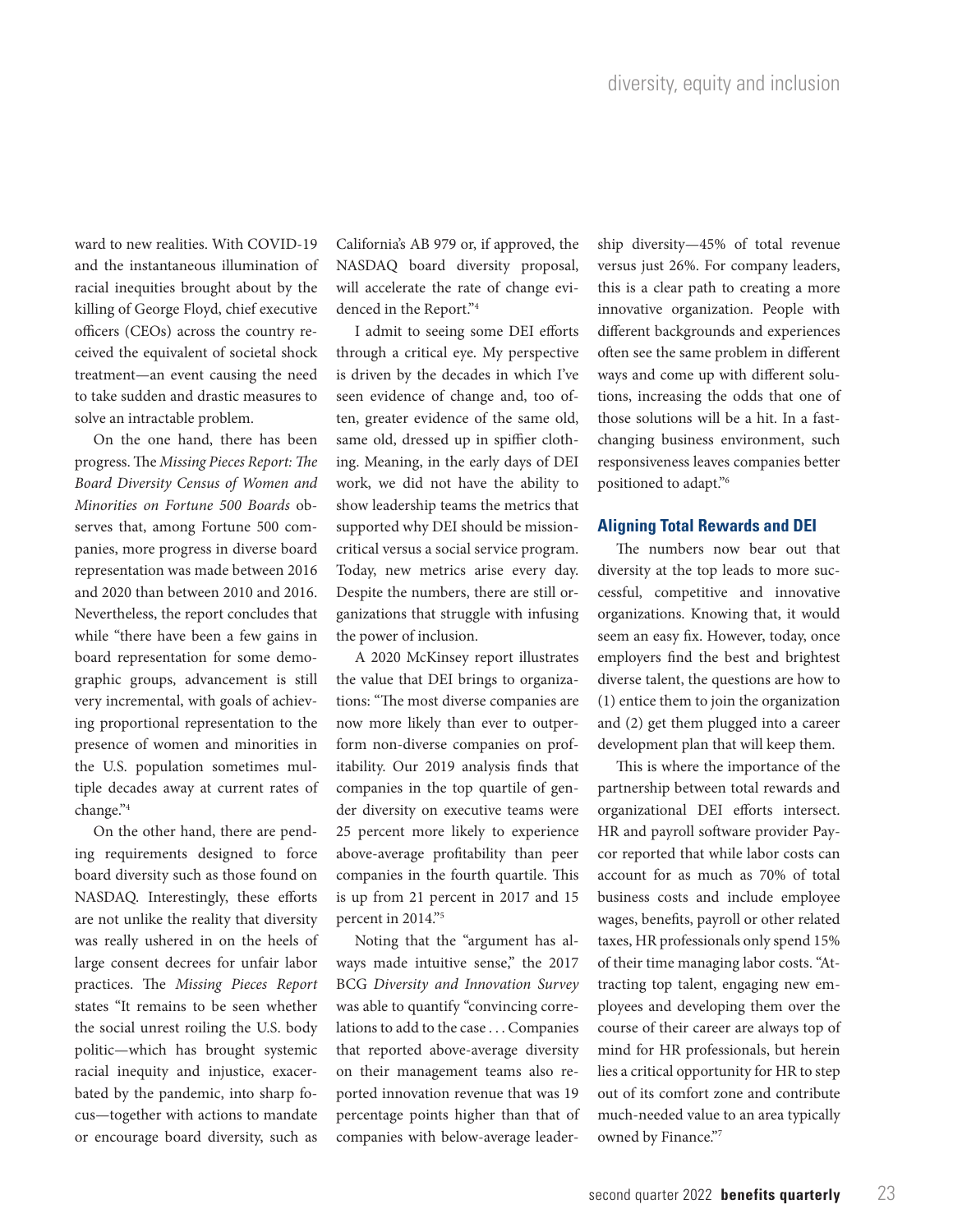#### *The Impact of Inequity in Health Care*

Arline Geronimus at the University of Michigan School of Public Health first coined the term *weathering* in 1992. In a 2019 article for *Self* magazine, she shares, "We've learned a lot about what stress does to your body and your organs and how it accelerates the aging of your cells. This has helped me understand how lived experiences become biology." As explained in the same article, "The term 'weathering' describes how the constant stress of racism may lead to premature biological aging and poor health outcomes for black people, like disproportionately high death rates from chronic conditions such as heart disease, stroke, diabetes, and most cancers."8

Most notable about weathering is that it does not correlate only with socioeconomics. In a *60 Minutes* interview, Harvard researcher David R. Williams, Ph.D., pointed out a few interesting facts: "Black women with college degrees are more likely than white women who did not finish high school, to have their babies die prematurely. In the 1970 graduating class at Yale, Black graduates were three times more likely to die prematurely and, finally, even when treated in the same health care settings, Black patients receive poorer care." He suggested we think of weathering as the constant dripping of water on a sidewalk—the cement slowly erodes over time.<sup>9</sup>

Metaphorically applying this knowledge to the role of benefits administrators and their consulting partners, benefits administrators are the weather people of the talent pipeline. They are positioned to prepare the organization and its people for the days ahead, whether they be rainy, dry, or mild and sunny. Their specific actions can (1) provide attractive benefits to a more diverse population of candidates; (2) enable all employees, regardless of color, socioeconomic background, gender, family status, individual identification and more to navigate the inequities in the health system; and (3) ensure access to the professional development necessary for anyone who wants to be part of an organization's succession planning.

# **Organizational Alignment**

#### *Setting the Stage*

Adorning my wall for nearly three decades is an illustration of the following conversation between Alice and the Cheshire Cat in *Alice in Wonderland*.

Alice: "Would you tell me, please, which way I ought to go from here?"

The Cheshire Cat: "That depends a good deal on where you want to get to."

Alice: "I don't much care where."

The Cheshire Cat: "Then it doesn't much matter which way you go."

Aligning this with the weather-person metaphor, one cannot plan for the days ahead without data, knowledge and a strategy to address what's coming. Lowering health care costs, increasing deductibles and adding a line of coverage may result in cost-containment, but organizations that want to attract, retain and engage the workforce of tomorrow should consider integrating their total rewards strategy needs to integrate with the organization's mission, vision and values. An organization's total rewards program speaks volumes about its employer brand.

Consider the pressures COVID has put on the workforce. Millions of women have left, employees are balancing remote work and home life, kids are going back to school to face vehement disagreement between their parents over masks, and workers are unsure about returning to in-person work. (And the list goes on.) When you combine these realities with a tight talent market and a more pluralistic workforce, studies continue to confirm that employees want to work for employers that are engaged in DEI. Total rewards will affirm an organization's engagement, or lack thereof, in DEI.

#### *Leadership in the Face of Change*

Whether it is social unrest or a global pandemic, one can understand a rise in CEO activism. Examples include the Delta Air Lines CEO speaking against voter legislation in Georgia, the National Collegiate Athletic Association (NCAA) boycotting North Carolina on the bathroom bill (restricted use by transgender individuals), Uber and Lyft offering to pay fines for transporting women to abortion clinics in Texas and the Business Roundtable making a statement that supports vaccine mandates. Regardless of what side of any of these discussions you stand on, the total rewards programs you choose to offer will inform prospective employees. It will communicate alignment between your organization and its values.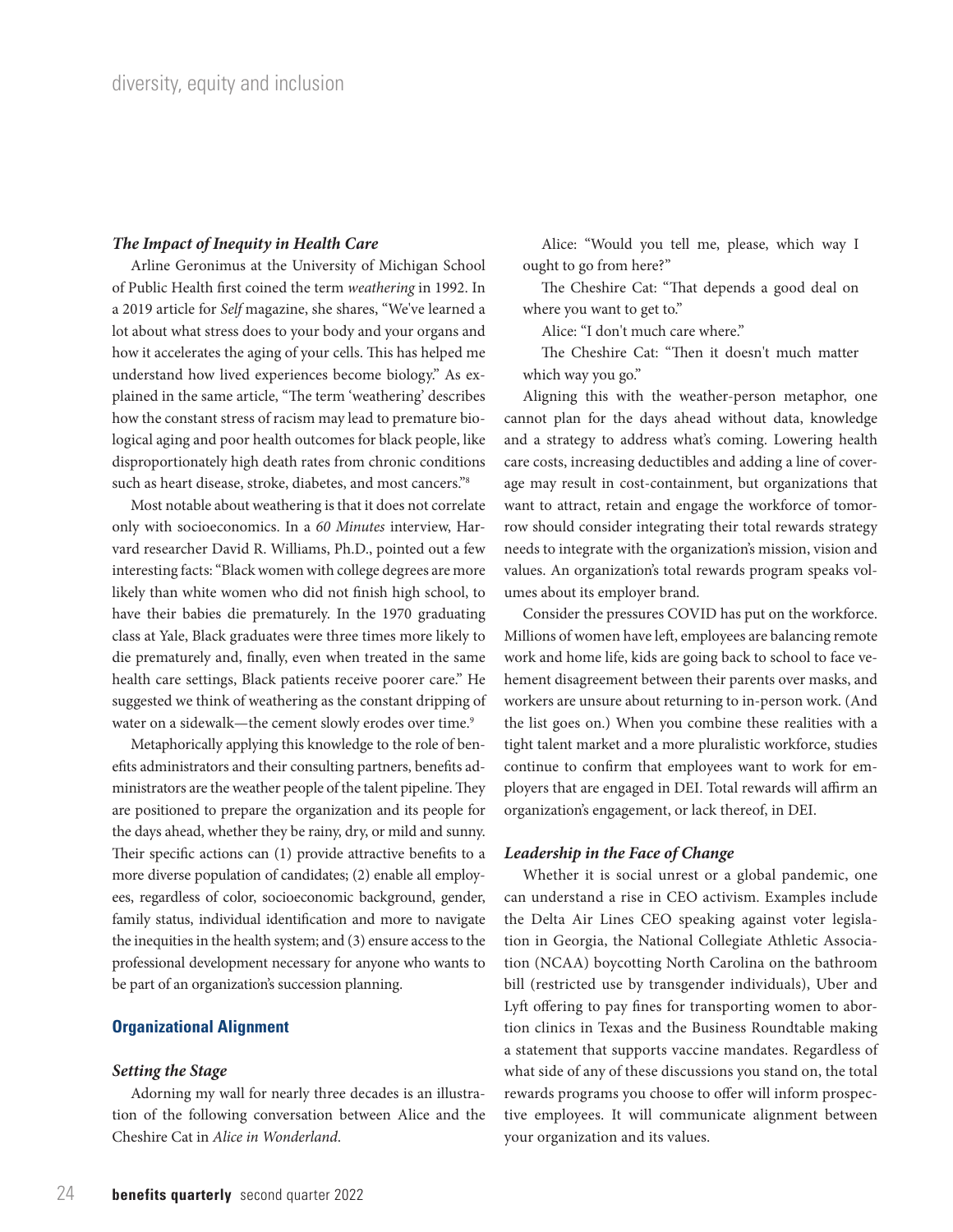This matters when considering best practices in total rewards because health outcome disparities negatively impact the employee as well as the organization's bottom line and employer brand. Whether a \$250,000 claim is filed by an employee working on the manufacturing floor or by someone in the C-suite, it will hit the plan for \$250,000. A claim is a claim, regardless of an employee's role within the organization. Unfortunately, as the weathering data suggests, all is not equal when it comes to treatment outcomes.

If the benefits administration team does not have a defined guidepost—such as a total rewards mission statement that clearly defines total rewards as an organizational strategy—the team is positioned to wander a similar path as our friend Alice.

The following mission statement is an example: "To deliver a total rewards program that facilitates healthy outcomes, supports individual difference, and ensures access to career development at every level of our employee population."

# **Alignment Starts With Individuals**

Looking at role responsibility is a two-pronged conversation. First is to recognize the role of oneself in developing and implementing a total rewards strategy. Learned biases carry forward from a person's past to become part of the many decisions they make in their respective roles; some are conscious, but they are more often unconscious. The figure below illustrates the roles of bias origins and accelerators in the individual change process.

When exploring bias and its relationship to diversity in the workforce, *diversity* can be defined as all the ways people are different from each other, which include the often underconsidered socioeconomic differences that exist within organizations. Role difference can have some of the greatest impact on both productivity and the bottom line. A very basic example of not recognizing role barriers within the organization is the issue of access to formal and informal professional development. What is afforded to those in corporate or other office settings may not be accessible to workers on the manufacturing floor.

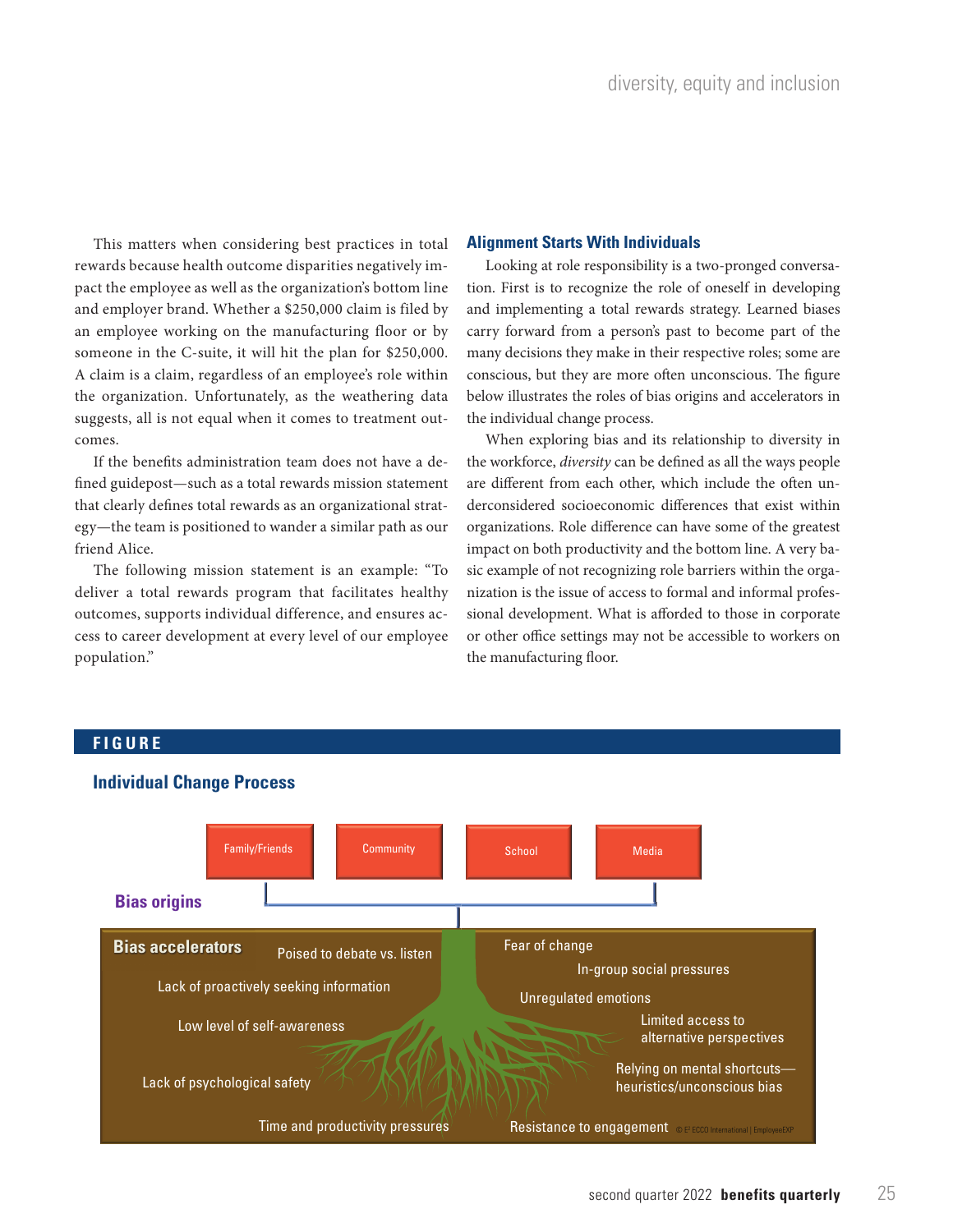To better understand people's differences, employers must first understand bias. The origins of bias are the biases everyone is exposed to from nearly their first breath—People have little control over exposure to the individuals and organizations that helped them form these biases. In contrast, they have more control over the accelerators of bias. Many of the accelerators stem from apathy in seeking information or in taking personal action to challenge lifelong assumptions. As illustrated in the figure, examples include failure to proactively seek information, relying on mental shortcuts (such as heuristics and biases), perceived and real-time productivity pressures, being poised to debate versus listen, in-group social pressures and more.

Time- and production-pressured line managers hold the power to support or deny professional growth activities. Unfortunately, these activities can be perceived as conflicting with a manager's ability to achieve department or division goals. Examples of well-intended efforts include affinity groups, internal universities, wellness activities, etc. These competing realities create an opportunity for total rewards and DEI professionals to explore solutions that benefit all.

The Eisenhower Matrix<sup>10</sup>—also known as the Urgent vs. Important Grid—explains these realities. Benefits administrators are susceptible, as are most people, to operating from the "urgent" box—checking off a to-do item, responding to a boss or colleague's request, or tackling an immediate personnel issue. While these actions help with role relevance, they most often accomplish someone else's goals. The "important" box, however, drives creativity, meaningful contribution, innovation and overall success. There are no time constraints or outside pressures in this box; it is the box where people take time to reflect, plan, vision, design, challenge their biases and grow personally. In this box, people take care of their goals. The Society for Human Resource Management (SHRM) article "Become Aware of Personal Bias, and You'll Improve Ethical Practice"11 illustrates specific opportunities to be found in this box:

• Pause and reflect. Study yourself and your reactions. How do you react to change? What do you feel when something doesn't go the way you expected it to? Take notes.

- Expand your horizons. Proactively look for new experiences to discover more about yourself and your reactions to unfamiliar situations.
- Learn to know yourself. This may be the most challenging, but find time for solitude and to relax. It's amazing what you learn about yourself when you sit with your thoughts. Meditate. (Start with a simple breathing exercise. Close your eyes and inhale through your nose for four counts and exhale through your nose for four counts. Repeat for ten rounds.)

# **Benefits Equity**

This is the most difficult piece of integrating total rewards and DEI. These efforts have been in place for some time now and, over this time, it seems that folks seek a magical or previously unseen solution to this deceptively difficult challenge.

Voltaire's frequently shared phrase, "common sense is not so common," explains the conundrum of achieving benefits equity. Most people think of "common sense" as a core of knowledge and wisdom that they have and think others should have as well. And while there is some agreement on a portion of what constitutes common sense, there are many variations on the theme. One of the problems with common sense is the lack of commonality of experience. What constitutes common sense can also vary from region to region or in different social groups.<sup>12</sup> With this perspective in hand, here are two "common sense" solutions to creating benefits equity.

#### *Personal Reflection*

- Empathy—Reflect on when you were in a situation that you were able to resolve or, conversely, not resolve, due to the benefits afforded to you. How did you feel about it? If you don't have a situation to use for reference, create potential scenarios for a vast array of your employees. Try to imagine the stress, pain, financial hardship or loss an employee might feel as they balance their role within the organization and their family.
- Sympathy—Feel for past claimants on an individual basis. In looking at a claim, contemplate the employee and their situation. Consider the feelings they may have felt going through the event or the impact that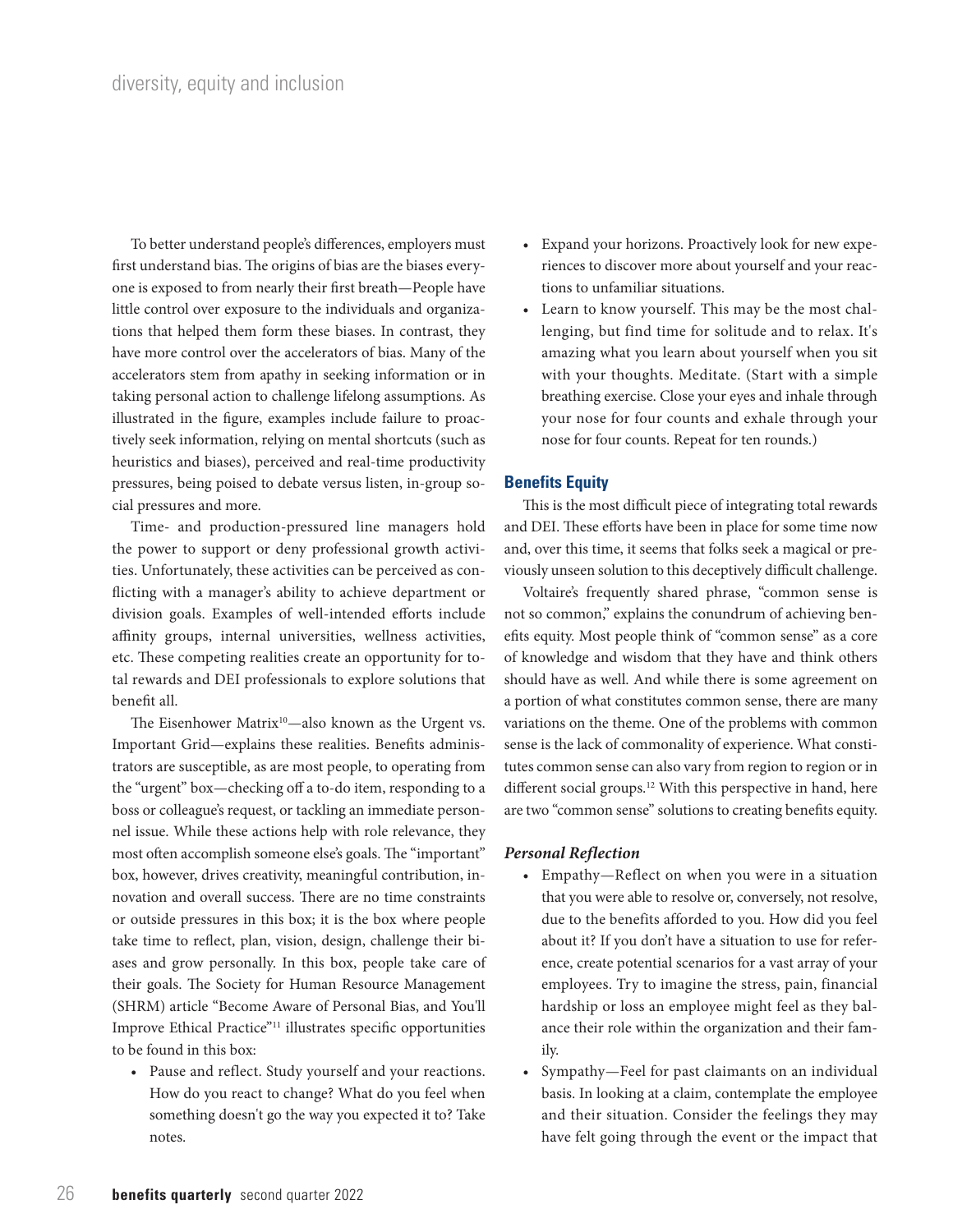**AUTHOR**

the event may have had on them or their families at the time and possibly in the future. Use this heightened awareness to explore how the total rewards program can serve the past—and more importantly, future claimants. How might benefits changes yield improved outcomes as well as minimize organizational costs?

# *Actions You Can Take*

Consider taking the following steps when striving to achieve benefits equity.

- Get curious. Locate and use resources available to you from your vendor partners and the growing body of content in publications. For example, see www.cigna .com/health-care-providers/resources/topic-cultural -competency-health-equity.
- Establish a personal board of directors who will help you to inform the decisions you make associated with your total rewards program. These should be individuals who are different from you and who tell you what you need versus want to hear.
- Explore the reallocation of funds. If you're not spending on real estate, what about professional development, community engagement or creative recruiting efforts?
- Take an outcomes-based approach. Start with the goal you want to achieve and then work backward to determine whether it is the "best" goal to work toward and, if so, explore how to address disparities or inequities that might exist in successfully achieving the goal.
- Expand your definition of *wellness* to something similar to "the state of being comfortable, healthy or happy."
- Randomly select a group of diverse employees throughout the organization. Ask yourself questions as though you were one of them:
	- —Does the tenure in their role align with organizational norms?
	- —Would you be happy if you had the same access to professional growth opportunities?
	- —Is there language in their performance reviews that would cause you alarm if you were on the receiving end?

**Patricia M. Jesperson, M.B.A.,** is chief curiosity officer at EmployeeEXP, an organization that works with organizations that value their people, growth and applying a lens of inclusion to their employee

value proposition. She presents regularly on inclusive leadership and the intersection of diversity, equity and inclusion (DEI) with critical people functions within organizations. She has presented at the ISCEBS Symposium as well as local ISCEBS chapters. Jesperson holds B.A. and M.B.A. degrees from Augsburg University. She can be reached at pjesperson@employeeexp.com.

—Do you see yourself participating in DEI activities? For example, is there broad representation of role and level representation or a consistently core or more exclusive group?

# *Questions You Can Ask*

Asking the following questions can help further guide efforts to implement or improve benefits equity.

- What "problem" are we trying to solve?
- Why are we implementing this new benefit?
- How does the new offering align with our mission, vision and values?
- How does the new offering support sustainable change versus creating exposure for the organization by reacting to the latest headline?
- How will it impact our employees? Who specifically is the intended audience?
- How does it improve the everyday experience of the intended audience?
- How might it be a burden or negatively impact the overall employee experience?
- How does it integrate with existing benefits offered?
- How does the new offering increase engagement/productivity by making things easier for the members of the intended audience?